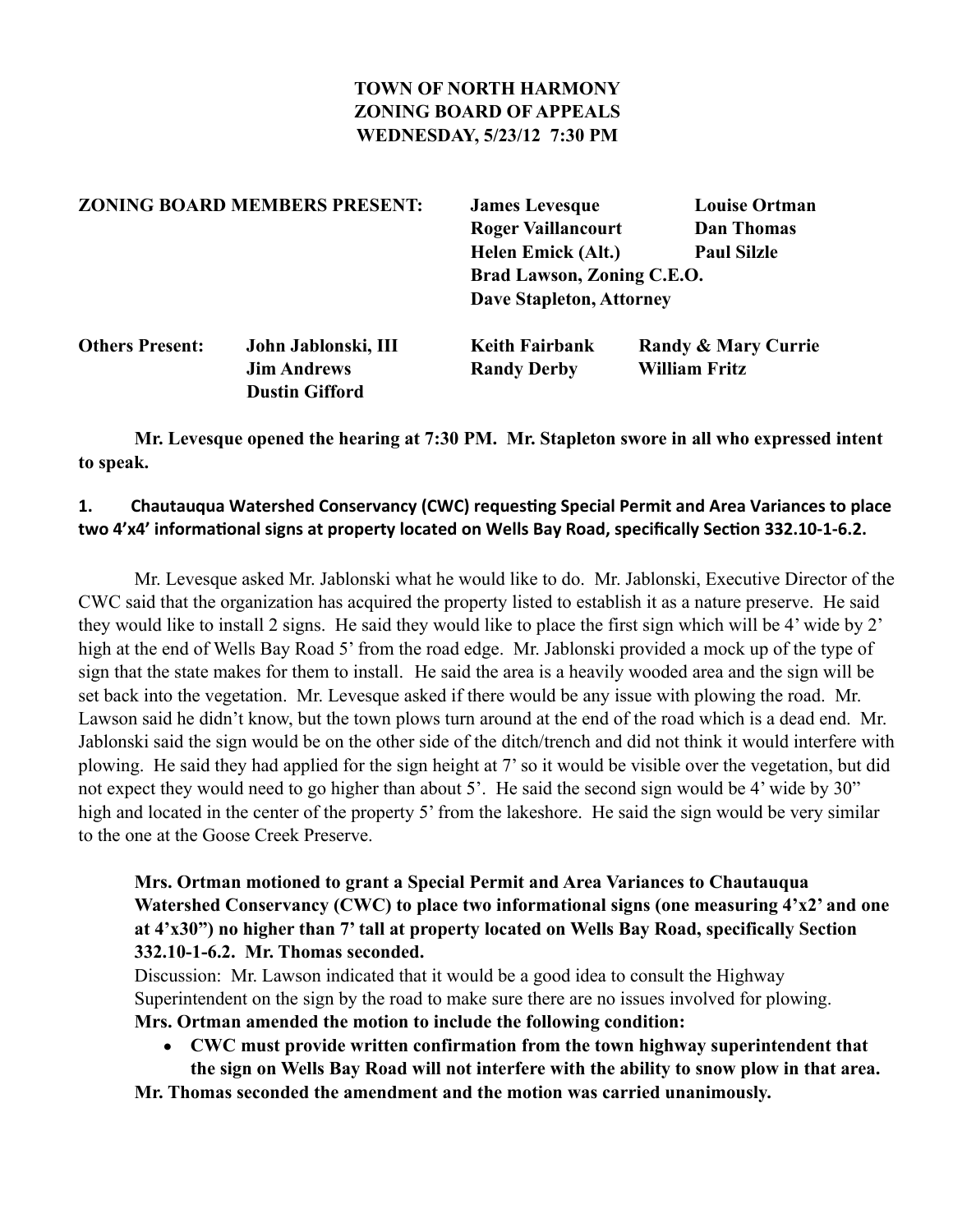**2.** (Re-Hear ref. 2/22/12 ZBA minutes) Sally T. Bootey requesting an Area Variance to build a new home on a new sub-standard lot size which does not meet Zoning Code requirements set forth in Section 405 at property located at 5358 Bootey Bay Road, specifically Section 332.11-1-17.1 (Old # 7-1-1.1).

#### **ZBA 5/23/12 (Pg. 2)**

Mr. Andrews of Hiel and Andrews Construction appeared to represent Mrs. Bootey and introduced Mr. and Mrs. Currie her relatives. Mr. Andrews said the re-hear *(ref. ZBA 2/22/12 minutes)* is because at the first hearing they did not have the appropriate septic permit. Mr. Lawson said he does not have the actual approval of the septic from Chautauqua Co., but he has spoken with Mr. Stow of the Health Dept. and he has preliminarily approved the plans with a few minor changes and has given a verbal OK to begin the project. Mr. Lawson refreshed the board on the application. He said at the time the Bootey's were looking at sectioning off this piece of property before selling the rest, the zoning ordinance and county required a 20,000 sq. ft. lot for approval of septic and water. He said they had attempted to comply with the regulations at that time. Mr. Stapleton said when he had spoken to the Bootey's attorney Neil Robinson at the time he had assumed the property was zoned R-1 which requires 100' lot width. He said in actuality the property is zoned R-5 and requires 125' lot width. He said there are many situations around the lake where the size of the lot was grandfathered in before the Health Dept. requirement of 40,000 sq. ft. for septic and water. He said the Health Dept. can issue variances based on septic plans submitted that meet various requirements and that is what happened in this case. Mr. Lawson said the board had also required that the Bootey family submit the LWRP Waterfront Assessment Form (WAF). Mr. Stapleton reviewed the LWRP WAF submitted in its entirety for those present. Mr. Currie said there would be a gravel driveway and no impermeable surfaces installed other than the roof of the home. Mr. Stapleton asked Mr. Thomas if there were any archeological sites (i.e. Indian artifacts) that needed to be addressed. Mr. Thomas said not to his knowledge. Mr. Currie indicated that there is already electric available at the lot. Mr. Lawson stated that there is some drainage plans included with the site plan but those will have to be elaborated on. There was discussion of flood plain, erosion and wetland issues and Mr. Lawson indicated there appeared to be no issue with them in relation to where and how the home will be built. Mr. Lawson said the septic system proposed will be a raised aeration system. Mr. Vaillancourt said there is no discharge or open pipes into the lake with this system. Mrs. Emick asked if the house would be built on a level with the ground. Mr. Lawson said it will be raised up about 2' to meet the hazard flood plain level. Mr. Levesque asked if anyone wished to speak regarding the application. Mr. Lawson said they are looking for Area Variances for the lot size and lot width and everything else meets set back requirements. Mr. Levesque read into the record Town Law Section 267 b. 3. Area Variances, questions  $1, -5$ . The consensus of the ZBA was: 1) no 2) no 3) yes 4) no 5) yes. Mr. Lawson asked Mr. Stapleton to address each individual application being a standalone case. Mr. Stapleton said traditionally the ZBA treats each individual application as a unique set of factual circumstances. He said no cases are perfectly identical and because of that there is no precedent value to whatever decision the ZBA makes on one lot vs. another lot. He said this decision has no bearing on whatever decisions may be made about adjoining lots or development plans in the future. He said for the record there is no precedent value in what the board does in this case for the next application that comes before the Town or ZBA Boards.

**Mr. Silzle motioned to grant Area Variances for lot size and width which do not meet Zoning Code requirements set forth in Section 405 and as outlined in the application of Sally Bootey to construct a new home at property located at 5358 Bootey Bay Road, specifically Section 332.11-1-17.1 (Old # 7-1-1.1). Mr. Levesque seconded. Mr. Levesque, Mr. Thomas, Mrs. Emick, Mrs. Ortman, Mr. Silzle; Yes. Mr. Vaillancourt, abstain. The motion was carried.**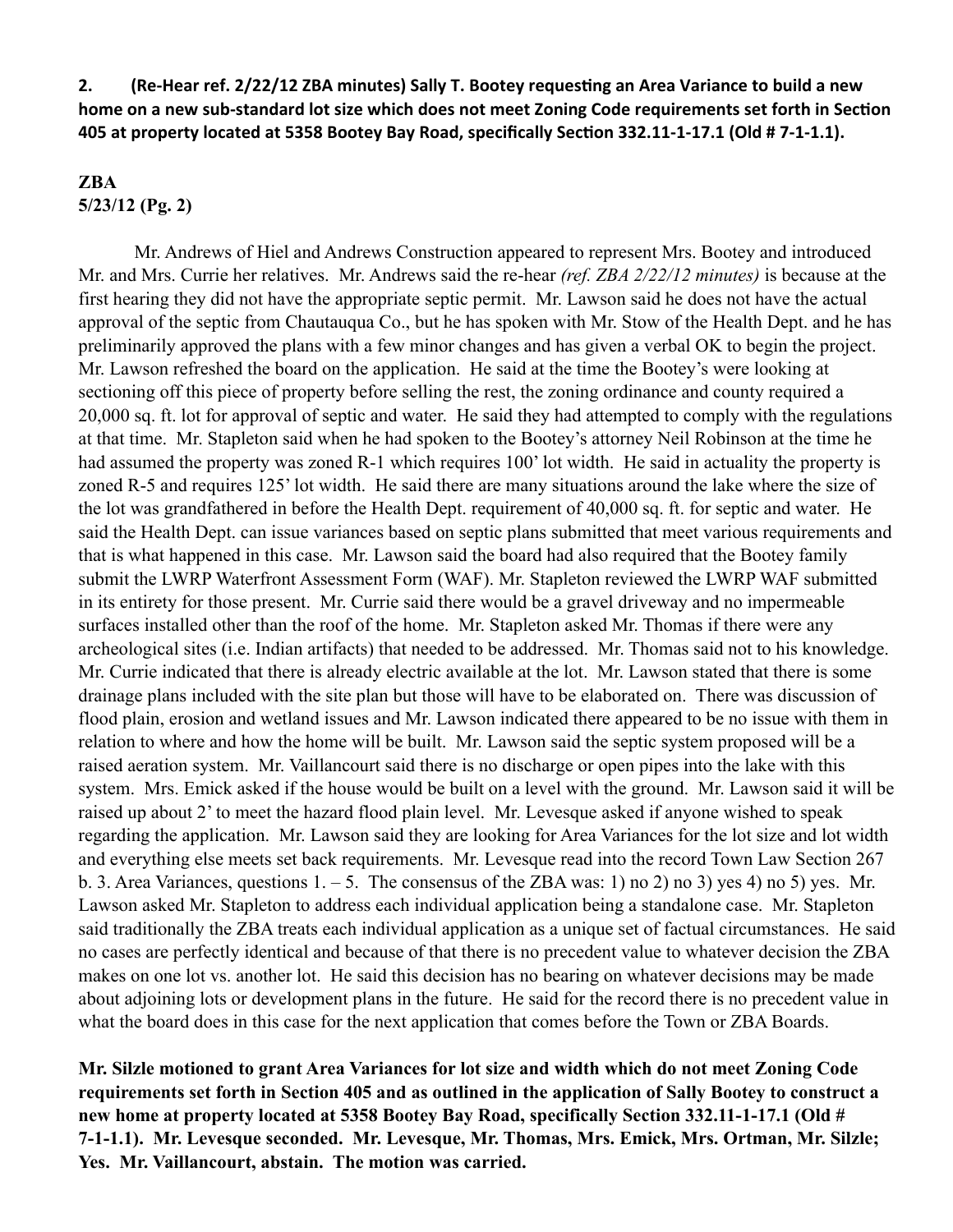**3. William D. Fritz requesting an Area Variance to construct a storage building taller than allowed in** Section 401 of the Zoning Code at property located at 2640 Rt. 394, Specifically Section 367.14-1-50.2 **(Old #26-1-13).**

# **ZBA 5/23/12 (Pg. 3)**

 Mr. Fritz said he would like to build a storage building for tractors and equipment to take care of his 25 acre property, Trolley Stop Lane. He said he asked for the height variance more for cosmetic purposes. He said he would like it to be similar to the barn he had built last year with dormers' and a steep pitch in keeping with the other structures on the property. He said the roof would be approximately 24' high with a 7-12 pitch and include 3 dormers. He said last year when he had built the other barn he had to section off that land and add it to his home property. He said the remaining land is where the other storage barn will be built and is not large enough to include a house as well. Mrs. Emick asked there was any habitable space intended in the building. Mr. Fritz said no. Mr. Fritz gave a brief description of his property as it related to the old Trolley Stop which was once located there. Mr. Lawson explained that he had Mr. Fritz complete both the Use and Area Variance applications because at the time of the application he had thought the Town Board had passed a law recommended by the Planning Board about the number of accessory structures on a property that might have impacted this application. He said the board has not passed the law and asked that the Use Variance application be withdrawn. Mr. Fritz said Pete Radka had done some preliminary rough drawings of the proposed building and presented them to the board for review. Mr. Silzle asked if the building would have electric and water. Mr. Fritz said it would have electric and perhaps water later. Mr. Silzle asked if there would be septic there. Mr. Fritz said not at the present time. Mr. Lawson said Mr. Fritz has access to the public sewer lines and could possibly hook into them in the future. Mr. Fritz said he would like to include a cupola on the top of the building. There was general discussion that this would make the building about 30' high. He said he did not have to include it if it was not allowed. Mr. Lawson said as outlined in Section 504 of the zoning code a cupola is not considered an addition to the height of a home unless it is usable. Mr. Levesque asked if anyone wished to speak regarding the application. He read into the record Town Law Section 267 b. 3. Area Variances, questions  $1. - 5$ . The consensus of the ZBA was: 1) no 2) yes 3) yes 4) no 5) yes.

**Mr. Levesque motioned to grant William D. Fritz an Area Variance to construct a storage building taller than allowed in Section 401 of the Zoning Code at property located at 2640 Rt. 394, Specifically Section 367.14-1-50.2 (Old #26-1-13) with the following condition:**

• **Building will be no higher than 24' and any significant change must be discussed with the Zoning C.E.O.**

**Mrs. Emick seconded and the motion was carried unanimously.**

**4.** Joseph A. Fairbank requesting an Area Variance to replace an existing barn (25' from road) with a new barn (35' from road) closer to road side setback than allowed in Zoning Code Section 407 at property located at 6260 Randolph Road, Specifically Section 382.00-1-50.

Mr. Fairbank said the property in question is currently part of his deceased father's trust and will come to him in 30 days. He said for roughly 90-100 years there has been a barn in the same spot. He said 30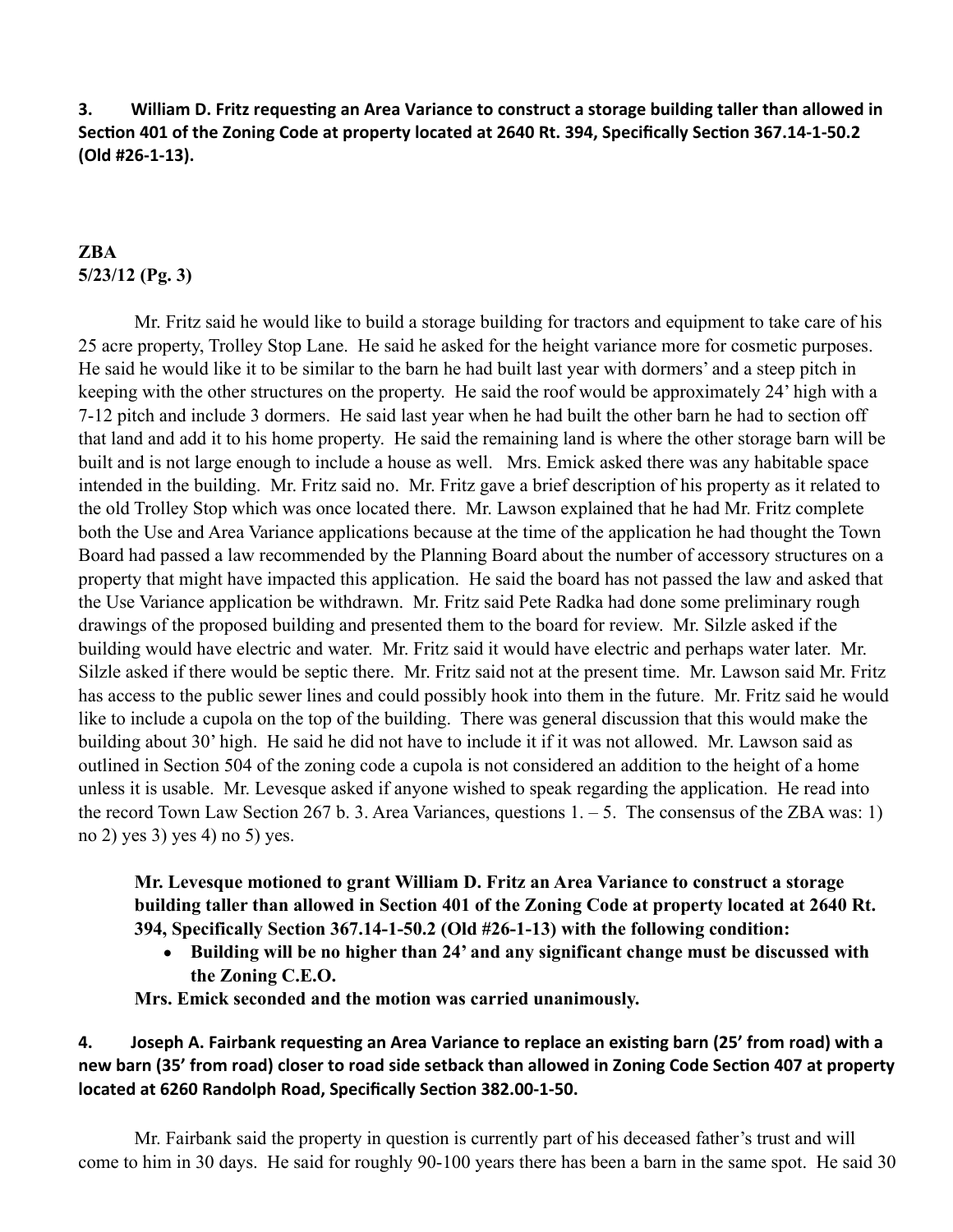years his father tore down the old barn and built what is there now. He said they would like to replace the barn and move it back from the road and additional 10'. He said the reason they did not want to move it further back is because the tennis court is located there. Mr. Thomas asked how many acres are involved. Mr. Fairbank said 131.9 acres. Mr. Lawson said there are no height restrictions because it is an agricultural building. Mr. Levesque said it appears they are trying to improve the setback situation rather than to encroach further into it. Mr. Levesque asked if anyone wished to speak regarding the application. He read into the record Town Law Section 267 b. 3. Area Variances, questions 1. – 5. The consensus of the ZBA was: 1) no 2) no 3) yes 4) no 5) yes.

# **ZBA 5/23/12 (Pg. 4)**

**Mr. Levesque motioned to grant Joseph A. Fairbank an Area Variance to replace an existing barn (25' from road) with a new barn (35' from road) closer to road side setback than allowed in Zoning Code Section 407 at property located at 6260 Randolph Road, Specifically Section 382.00-1-50. Mr. Silzle seconded and the motion was carried unanimously.**

### **5.** Dustin Gifford requesting a Special Permit to operate an Ice Cream Stand at property located at **3934 Chautauqua Stedman Road, Specifically Section 314.00-2-12.**

Mr. Levesque asked Mr. Gifford what he would like to do. Mr. Gifford said he would like to try operating a small ice cream stand on their property. He said the structure is not permanent and is a shed 10'x15' with a covered porch that is movable. He said he had gone ahead with the project before he found out there were many other things that needed to be addressed by the county and the town. He gave an outline of the type of business he and his wife wish to run and said they are trying to comply now with the codes. It was discussed that the location is directly across from the Stedman Corner General Store. Mr. Gifford said Mr. Lawson brought it to his attention that it would have to be handicap accessible and said he intends to comply. Mr. Thomas said that the General Store can be very busy on weekend days and people park on the shoulders. Mr. Gifford said Mr. Wells the owner of the store had asked if he could use his extra parking. He said the hours of operation of the two businesses are not the same; the General Store is usually open early and he may or may not stay open until after lunch and his ice cream stand would have hours of 3 – 9:00 PM or dark. Mr. Thomas asked if public restrooms would be available. Mr. Gifford said he hoped to provide a portable facility. Mr. Gifford explained their business plan at great length. Mr. Lawson said he spoke to the Health Dept. at length about what the requirements would be as far as drainage and water to the facility for the ice cream service. He said Mr. Stow has verbally approved the applicant's plan but he has not yet received the written approval. He said Mr. Gifford does have to supply a restroom facility for the use of employees but does not have to supply one for customers. Mr. Lawson said that the facility has to be built so that a handicap individual can come up to the window and be served. He said the portable out house had to be handicap accessible also. Mr. Lawson said that what the board has before them is a Special Use Permit application for the commercial district requesting a drive in ice cream shop as outlined in Section 609. Mr. Gifford said there is one light located on the porch of the shop which will light up the area sufficiently. Mr. Levesque said the board appreciated the opportunity to help Mr. Gifford, but the board would only address what was in the application. He said Mr. Gifford needed to bring to the board the entire plans for the project (i.e. hours, lighting, sign position, etc.). Mr. Levesque said more written detail needs to be presented. Mr. Levesque also expressed concern about the accessibility to the shop as it is located very close to the four way